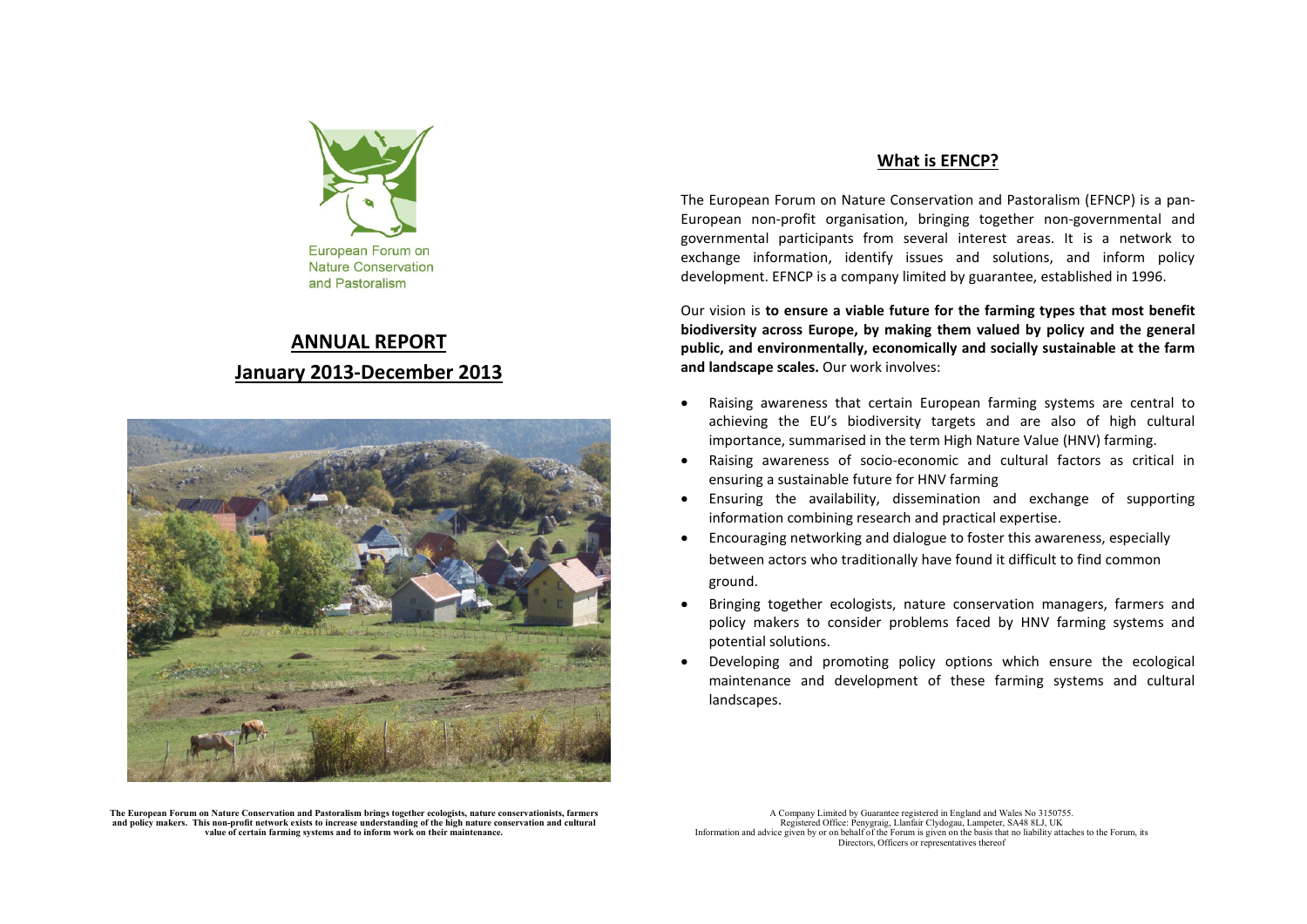2013 has been a difficult year for the Forum, but one which ends with our finances intact and some real success stories on the ground. We were not awarded a DG Environment NGO support grant for the first time since 2009, which was before our recent period of expansion and consolidation. An ongoing DG Enlargement project, payrolls to administer in the UK and Bulgaria and a number of projects to run within the year without any core funding put our finances and human resources under huge stress. Staff numbers and staff hours were cut and the remaining personnel gave over £100,000 worth of time without pay.

Part of this in kind contribution was work on protecting pastures in the context of the current Common Agricultural Policy reform. We had to struggle to ensure that the gains made in the main Regulations were not lost in the Commission's delegated acts, and achieved considerable success on this. Our advocacy work then shifted to the national level, especially Spain.

On the project front, the highlight was undoubtedly Ireland, where we acknowledge the generosity and understanding shown by the Heritage Council in filling our project funding gap. As a result we were able to play a role in getting HNV farming into the forthcoming Rural Development Programme and in securing funding for the Aran Life project. Important work was also carried out on common pastures in Bulgaria, building relationships with local authorities there, and in the North Pennines AONB (UK). We took part in two major EU studies on subjects where we have particular expertise; sadly the demands made were so far in excess of the funding available that they added to, rather than reduced, the pressure on key staff members.

We end the year satisfied that through a combination of financial management and favourable exchange rate movements we have managed to record a small surplus. Although the board is aware that another year like 2013 will be very difficult to weather, we have put a contingency plan in place for 2014.

# **Directors' Report Community Community Community Community Community Community Community Community Community Community Community Community Community Community Community Community Community Community Community Community Com**

In 2013, the new Common Agricultural Policy (CAP) regulations were finalised and work continued on the detailed implementing rules produced by the European Commission (EC). We continued to provided a detailed input to senior EC officials and to delegations in the European Parliament on issues relating to permanent pastures, especially concerning the potential exclusion from the CAP of HNV pastures with trees and shrubs. We continued to collaborate on CAP issues with environmental NGO networks, and also with European Parliament delegations, providing expert input on technical issues relating to pastures and "greening" instruments

Where funding allowed, we made submissions on CAP implementation in Member States. In Ireland we did this on our own, in collaboration with the Heritage Council and in a partnership for the uplands convened by Mountaineering Ireland. In the UK, we were part of the RSPB-led HNV farming coalition. In Spain we were closely involved in setting up the new National Platform for Extensive Livestock and Pastoralism and in developing detailed policy proposals and holding bilateral meetings with the State authorities

We continued to carry out policy-related desk studies to provide policy-makers and lobby groups with meaningful and accurate information from which to work: We were leading members of consortia working on two major reports for DG Environment. The first, led by the Institute for European Environmental Policy, concerned HNV farming in the EU 27 and its support under the CAP. The second, led by Alterra, analysed the availability of data on a range of issues at the environment-agricultural policy interface, including 'ecologically valuable grasslands' (defining the term, estimating their extent and describing their policy context); and the environmental effects of CAP-subsidised farmland afforestation. Taken together, these two reports were the biggest element of our policy-related work at the European level this year.

There were other significant proposals of considerable significance to HNV farmers – animal and plant health. We provided a commentary for Slow Food on the draft Regulations, summarise the views expressed by civil society organisations and suggested specific areas where lobbying efforts might be focussed.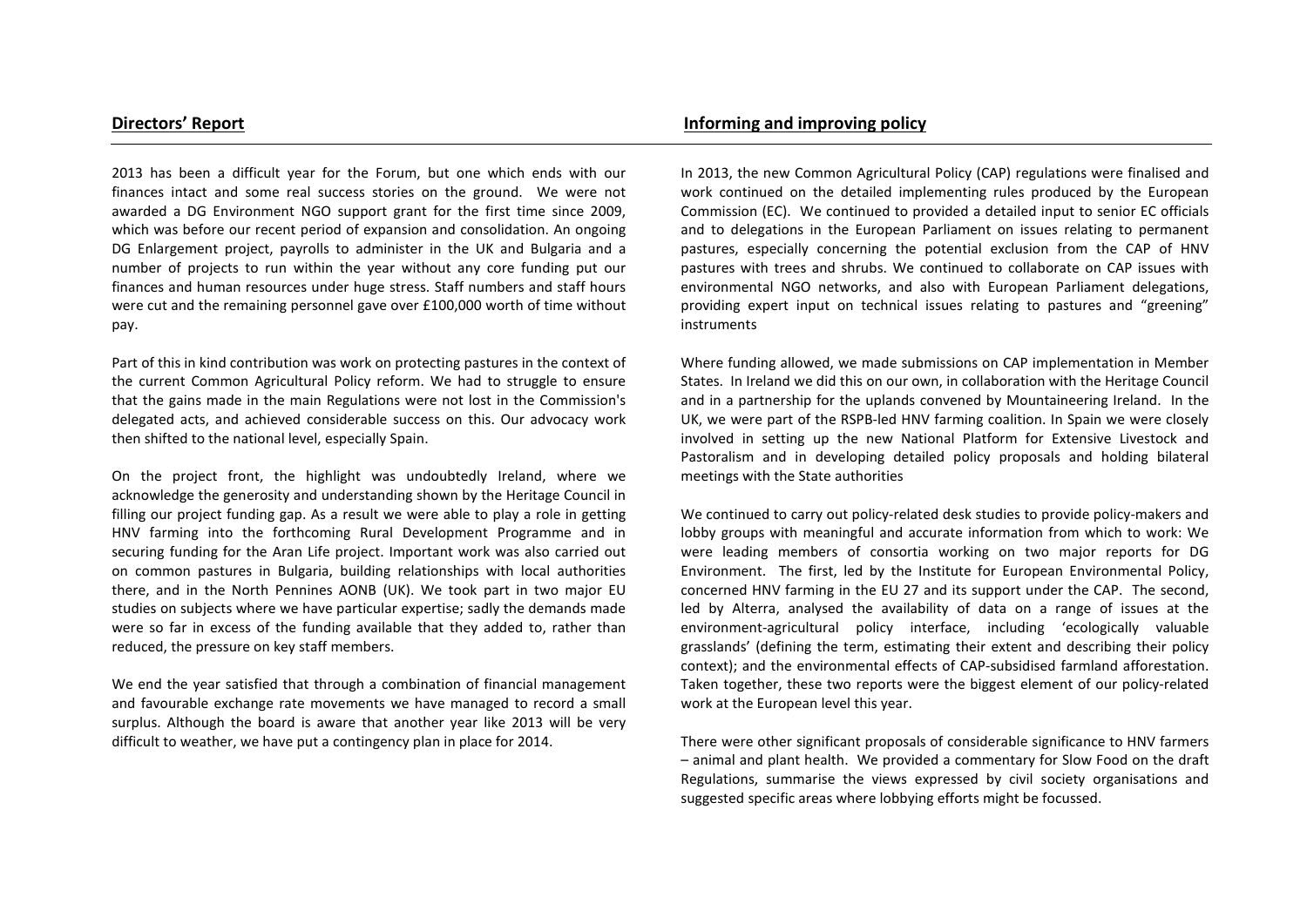## **Strengthening the network Community Community Community Community Projects on the ground**

Two new members joined our network in 2013:

- • Pärandkoosluste Kaitse Ühing (Estonian Semi-natural Community Association)
- Norsk Seterkultur (Norwegian Transhumance and Pastoralism Association)



**MARA PKÜ** 



The work of the Slow Food-led ESSEDRA network in SE Europe began in 2013. The network, which in 2013 included 6

partners in Accession/Candidate States and 4 partners in the EU, is funded by DG Enlargement with the aim of developing the capacity of NGOs within the region to engage with policymakers on matters concerning policy alignment to the EU - the *acquis communautaire,* EU funding and so on. EFNCP has taken the lead on policy issues within the

partnership. In 2013, we organised a workshop on food hygiene rules within the cheese sector in association with the Farmhouse and Artisan Cheesemakers of



Europe (FACE) Network and a workshop on pasture-related issues. We also guided the process of policy-related information gathering by partners in the States of the region, wrote synthesis papers and a guide to how NGOs might approach engagement with the process of developing IPARD rural development plans in the countries covered by ESSEDRA.



Funding for projects on the ground was minimal this year. However we did have one major success in Ireland, where we, in collaboration with our long-term partner, the Sligo Institute of Technology, and with Heritage Council funding, wrote a successful application for Life funding for conservation work by farmers on the Aran Islands. AranLife started at the end of the year.

*Michael Starrett of the Heritage Council, Patrick McGurn of EFNCP, Eddie Downey and Gerry Gunning of the Irish Farmers Association and Cliona O'Brien of the Heritage Council meeting in May 2013*